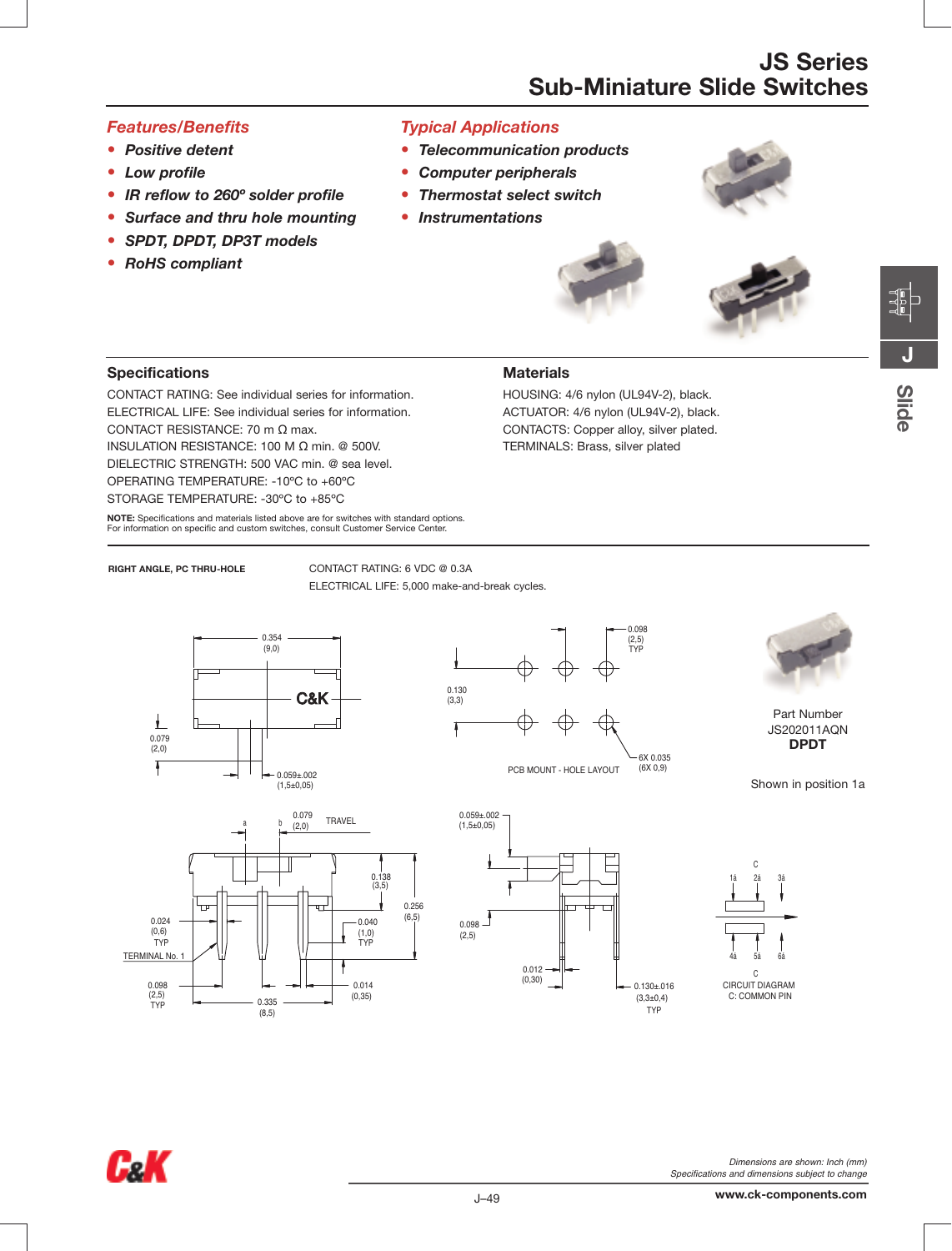RIGHT ANGLE, PC THRU-HOLE

CONTACT RATING: 6 VDC @ 0.3A

ELECTRICAL LIFE: 5,000 make-and-break cycles.





www.ck-components.com

Specifications and dimensions subject to change

FF<br>FF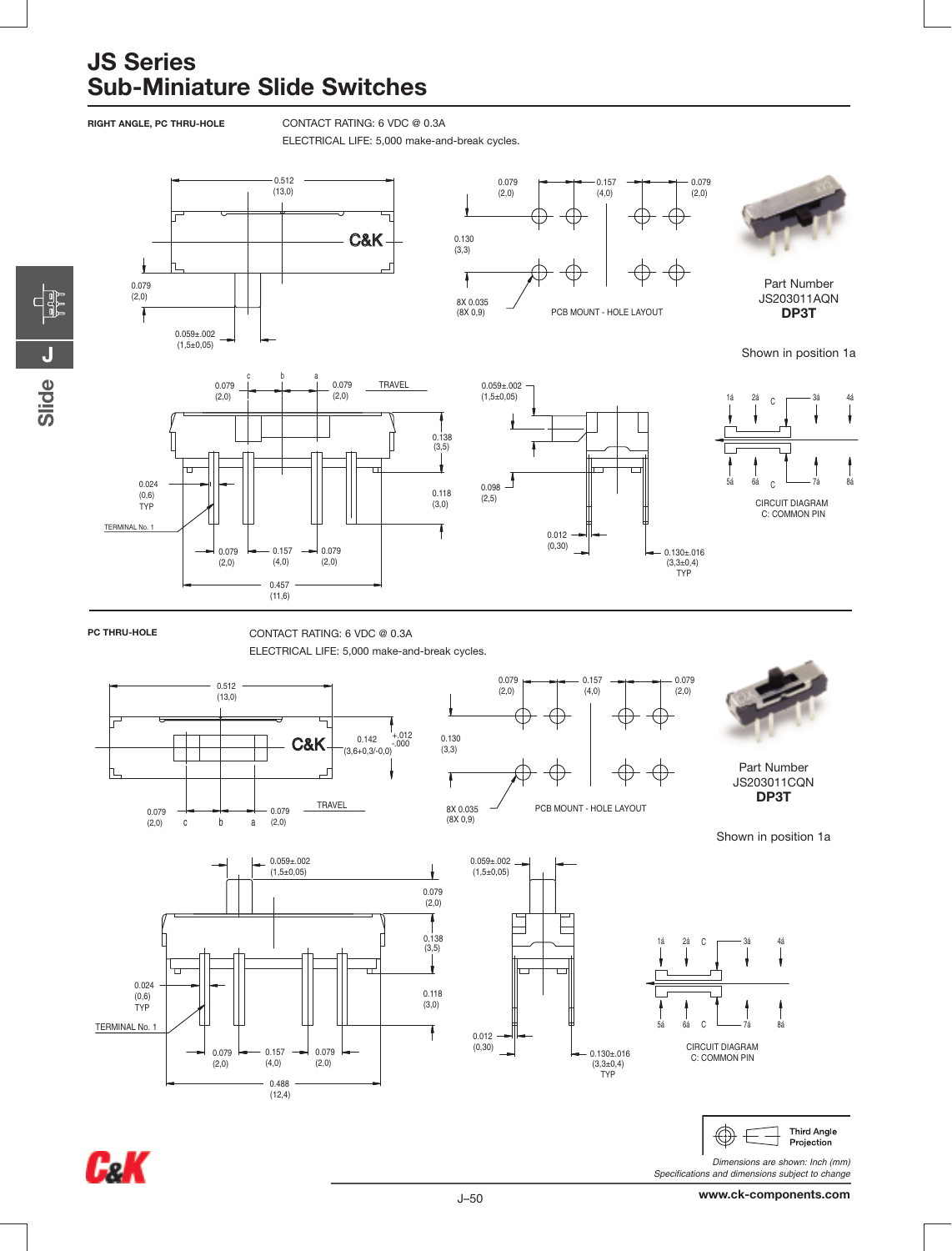Ć

 $24$  $34$ 

C

 $0.130 \pm 0.016$ 

 $(3,3\pm0,4)$ 

TYP

CIRCUIT DIAGRAM

C: COMMON PIN

CONTACT RATING: 6 VDC @ 0.3A



Part Number JS202011CQN **DPDT** 

Shown in position 1a





PC THRU-HOLE

CONTACT RATING: 6 VDC @ 0.3A ELECTRICAL LIFE: 5,000 make-and-break cycles.







PCB MOUNT - TOLERANCE ±.002(0,05)





Part number JS202011SCQN **DPDT** 

Shown in position 1a

Available in tape & reel only, see page J-54





Dimensions are shown: Inch (mm) Specifications and dimensions subject to change

ELECTRICAL LIFE: 5,000 make-and-break cycles. 0.098 0.354  $(2,5)$ <br>TYP  $(9, 0)$  $0.130$ <br> $(3,3)$ C&K PCB MOUNT - HOLE LAYOUT 6X 0.035  $(6X 0.9)$ 2 TRAVEL  $0.059 \pm 0.002$ <br>(1,5±0,05)  $0.059 \pm 0.002$ <br>(1,5±0,05)  $0.079$ <br>(2,0)  $0.138$ <br> $(3,5)$  $0.256$  $(6, 5)$  $0.024$  $-0.040$  $(0,6)$ <br>TYP  $(1,0)$ <br>TYP TERMINAL No. f  $0.012$  $(0, 30)$ 0.098  $0.014$  $(2,5)$ <br>TYP  $(0, 35)$ 0.335  $(8, 5)$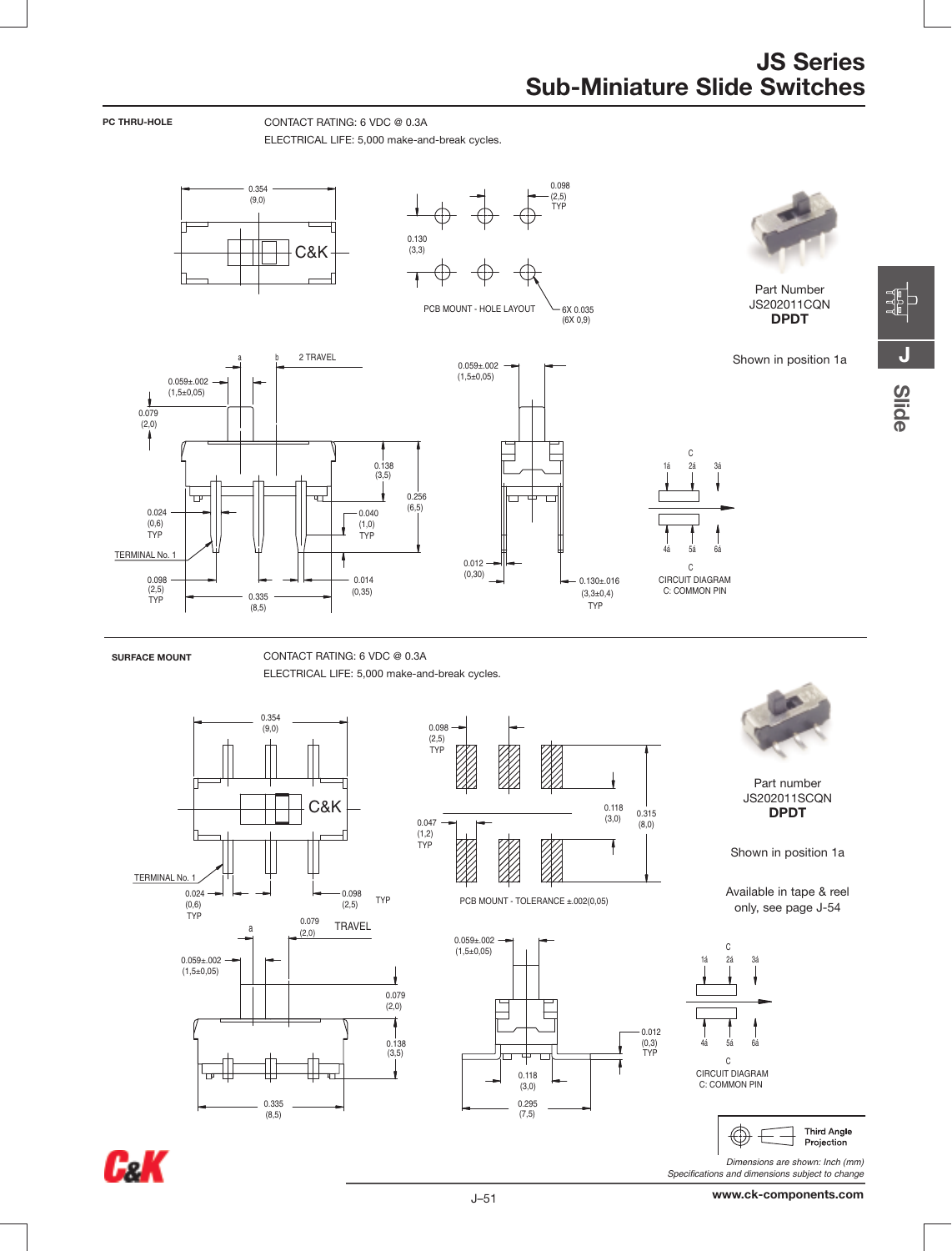**CHE** 

Slide



www.ck-components.com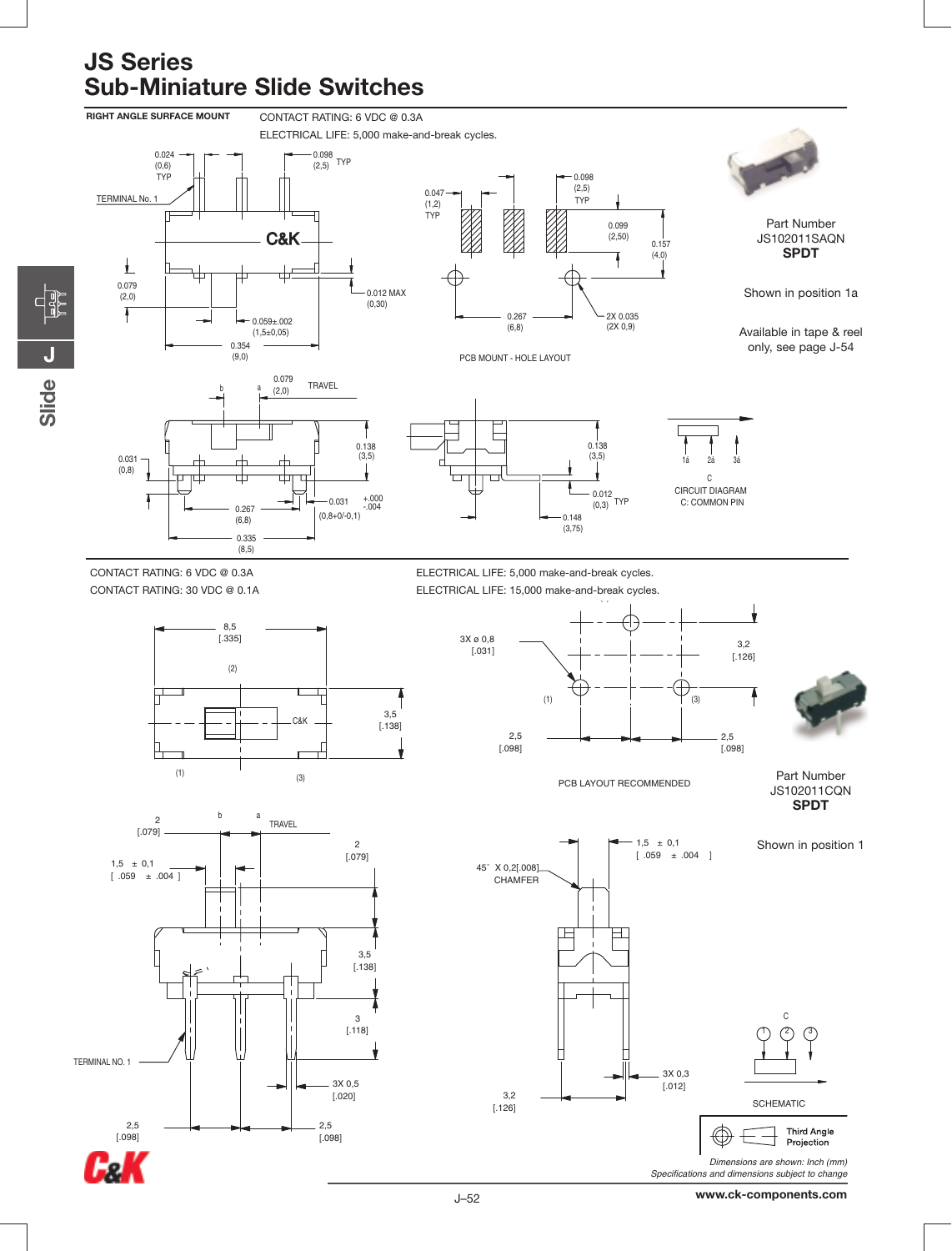CONTACT RATING: 6 VDC @ 0.3A ELECTRICAL LIFE: 5,000 make-and-break cycles.







Part Number JS102011SCQN **SPDT**

Shown in position 1

Available in tape & reel only, see page J-54



<u>လူ</u> **e**

2 [.079] 3,5 [.138] SQ  $1,5 \pm 0,1$  $[ .059 \pm .004 ]$ 2 [.079] TRAVEL b a

> 0.177 (4,5) 0.307 (7,8)

1 노2 뇌3



**RIGHT ANGLE SURFACE MOUNT** LOW PROFILE .028±.004 (0.7±0.1) HIGH

0.005 (0,12)

> 0.126 (3,2)

> > 0.059 (1,5)

٧

 $0.052 \pm 0.002$  $(1,3\pm0,05)$ 0.059±0.004 TRAVEL (1,5±0,1)

'n

╒

### **Specifications**

0.072  $(1,82)$ 

0.024 (0,6)

 $\Box$ 

F ∍ 3x0.016  $(0,4)$ 

CONTACT RATING: 5 VDC @ 1MA ELECTRICAL LIFE: 10,000 cycles. CONTACT RESISTANCE: <100 m ohms (initial) <200 m ohms (after processing). INSULATION RESISTANCE: 100 m ohms @500 VDC. DIELECTRIC STRENGTH: 250 VAC. OPERATING TEMPERATURE: -20ºC to +70ºC



Part Number JS102000SAQN **SPDT**

Available in tape & reel only, see page J-54



CæK



1 2 3  $\tilde{c}$ **SCHEMATIC** 



**Third Angle** ₩ Projection *Dimensions are shown: Inch (mm)*

*Specifications and dimensions subject to change*